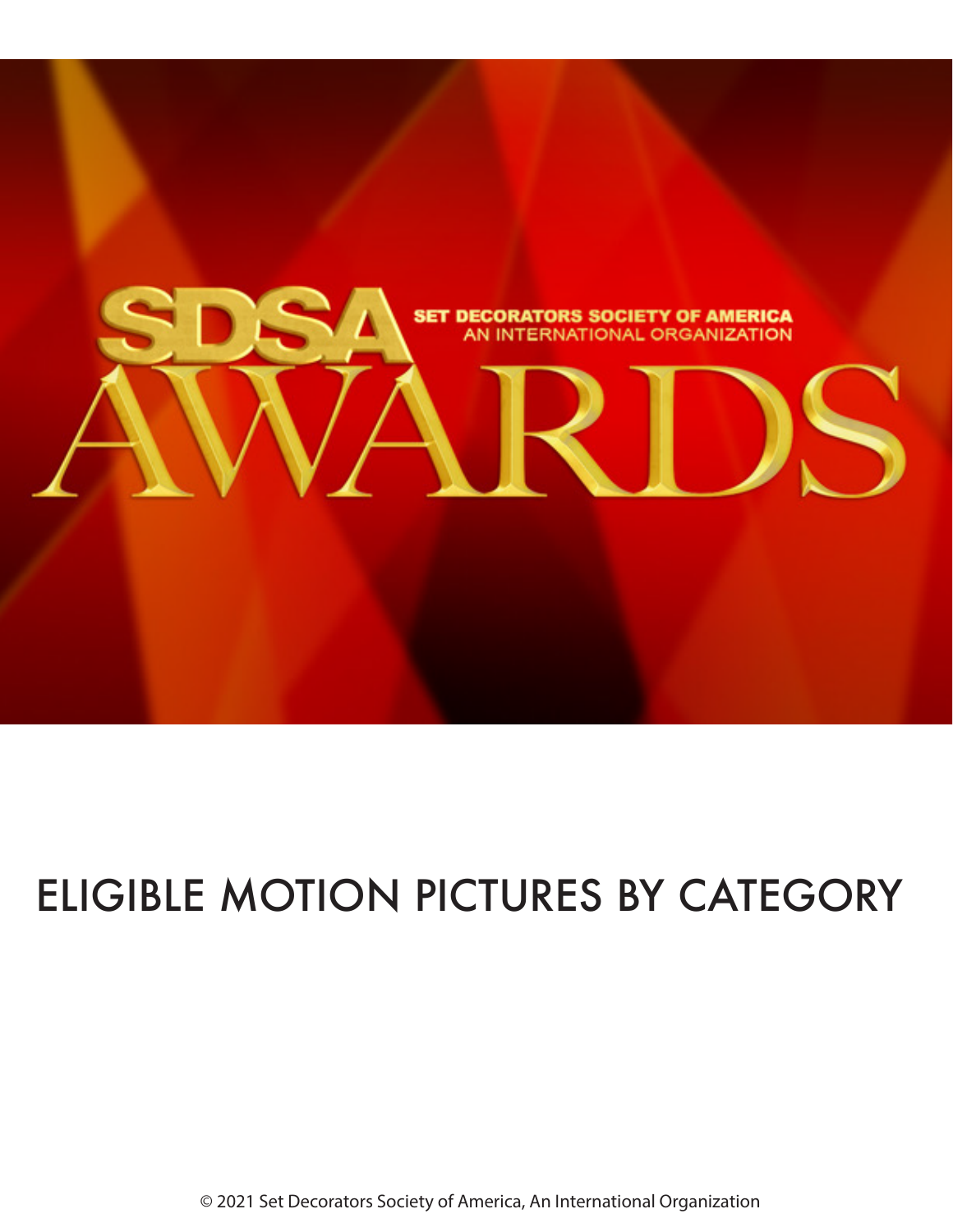### CONTEMPORARY FEATURE FILM

AMERICAN UNDERDOG BERGMAN ISLAND BLUE BAYOU BOOGIE **BRUISED** THE CARD COUNTER C'MON, C'MON CODA COMPARTMENT NO. 6 DON'T LOOK UP DREAM HORSE DRIVE MY CAR THE DRY EAST OF THE MOUNTAINS F9: THE FAST SAGA FEVER DREAM FLAG DAY THE FOREVER PURGE FOUR GOOD DAYS THE GUILTY HALLOWEEN KILLS THE HAND OF GOD HARD LUCK LOVE SONG **HOLLER** THE HUMANS I'M YOUR MAN JOE BELL A JOURNAL FOR JORDAN LES NÔTRES THE LOST DAUGHTER MALIGNANT **MEMORIA** MINIMATA MOGUL MOWGLI NAKED SINGULARITY

NATIONAL CHAMPIONS NINE DAYS THE NIGHT HOUSE NO TIME TO DIE NOBODY THE NOVICE THE NOWHERE INN OLD PAPER SPIDERS PARALLEL MOTHERS PIG PRAYERS FOR THE STOLEN PROFILE THE PROTÉGÉ SILO SPIRAL THE STARLING **STILLWATER** SUGAR DADDY SWAN SONG (Magnolia Pictures) TEST PATTERN THOSE WHO WISH ME DEAD TOM CLANCY'S WITHOUT REMORSE TRIUMPH THE UNFORGIVEABLE THE UNHOLY **VIOLET** THE WATER MAN THE WORST PERSON IN THE WORLD WRATH OF MAN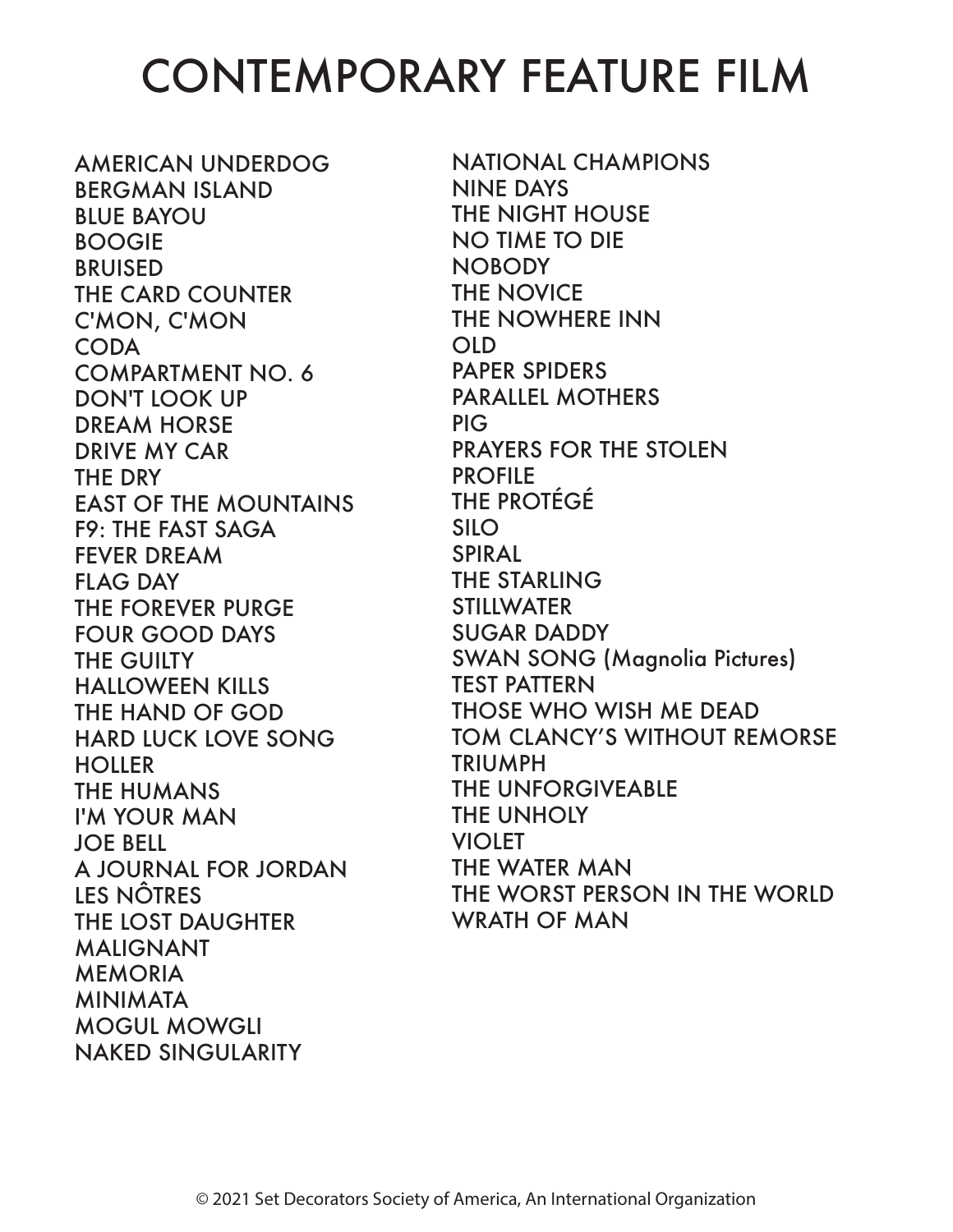#### PERIOD FEATURE FILM

12 MIGHTY ORPHANS BEING THE RICARDOS BELFAST **BENEDETTA** THE COURIER CRY MACHO THE DUKE THE ELECTRICAL LIFE OF LOUIS WAIN THE EYES OF TAMMY FAYE THE HARDER THEY FALL HOUSE OF GUCCI KING RICHARD LANSKY THE LAST DUEL LAST NIGHT IN SOHO LICORICE PIZZA THE MANY SAINTS OF NEWARK MAYDAY MOFFIE MOTHERING SUNDAY MUNICH - THE EDGE OF WAR NIGHTMARE ALLEY NO MAN OF GOD NO SUDDEN MOVE OLD HENRY OPERATION MINCEMEAT PASSING THE POWER OF THE DOG RESPECT SIMONE THE SOUVENIR PART II **SPENCER** THE TENDER BAR THIS IS THE NIGHT WOMEN IS LOSERS **WORTH**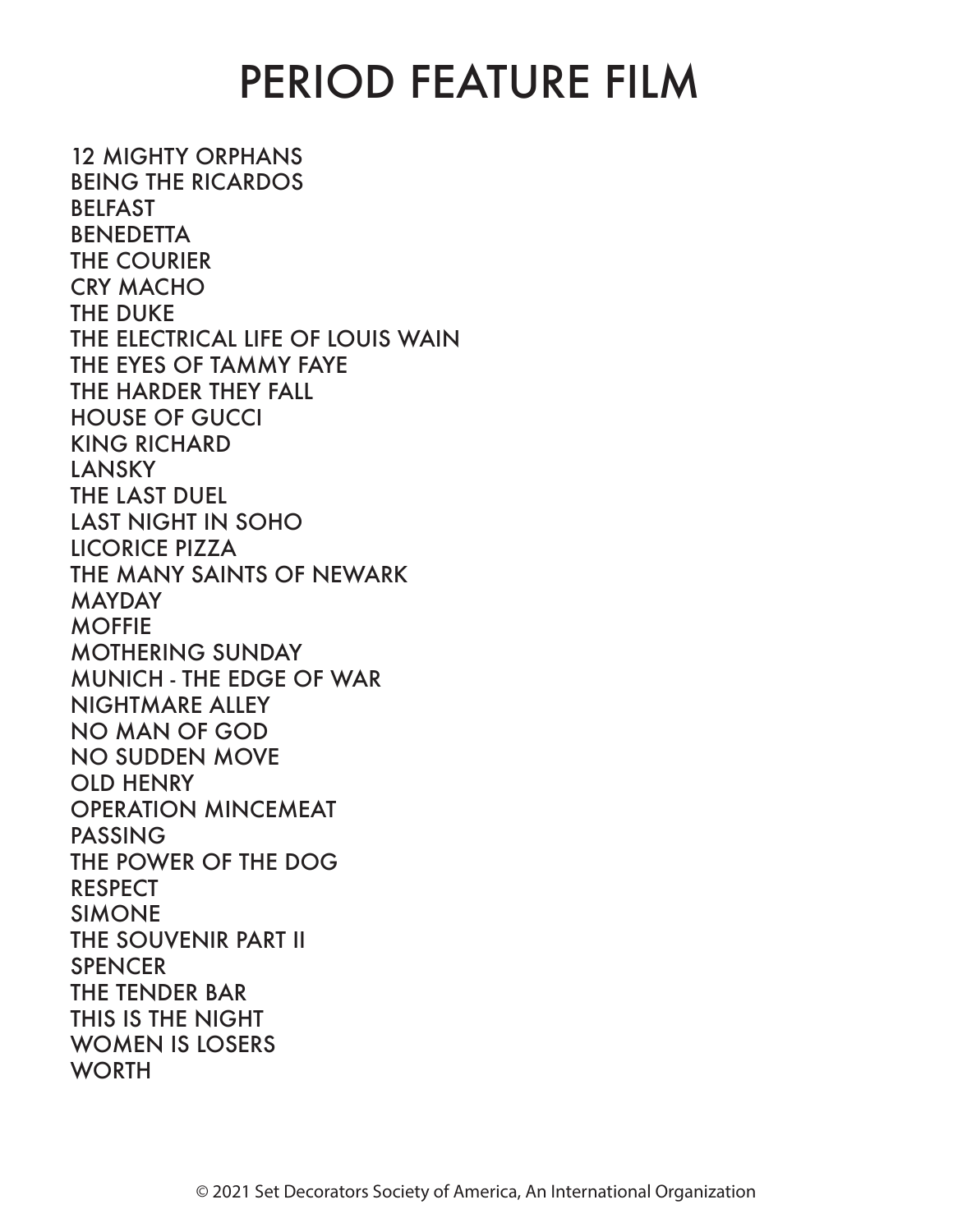# FANTASY/SCIENCE FICTION FEATURE FILM

ANTLERS ARMY OF THE DEAD BLACK WIDOW CANDYMAN **CENSOR** CLIFFORD THE BIG RED DOG THE CONJURING: THE DEVIL MADE ME DO IT DUNE ENCOUNTER ETERNALS **FINCH** GODZILLA VS. KONG THE GREEN KNIGHT JUNGLE CRUISE THE KING'S MAN THE MATRIX RESURRECTIONS MORTAL KOMBAT MOTHER/ ANDROID A QUIET PLACE Part II **REMINISCENCE** SHANG-CHI AND THE LEGEND OF THE TEN RINGS SNAKE EYES: G.I. Joe's Origins SON OF MONARCHS SPIDER-MAN: NO WAY HOME THE SUICIDE SQUAD SWAN SONG (Apple) THE TOMORROW WAR THE TRAGEDY OF MACBETH TITANE VENOM: LET THERE BE CARNAGE